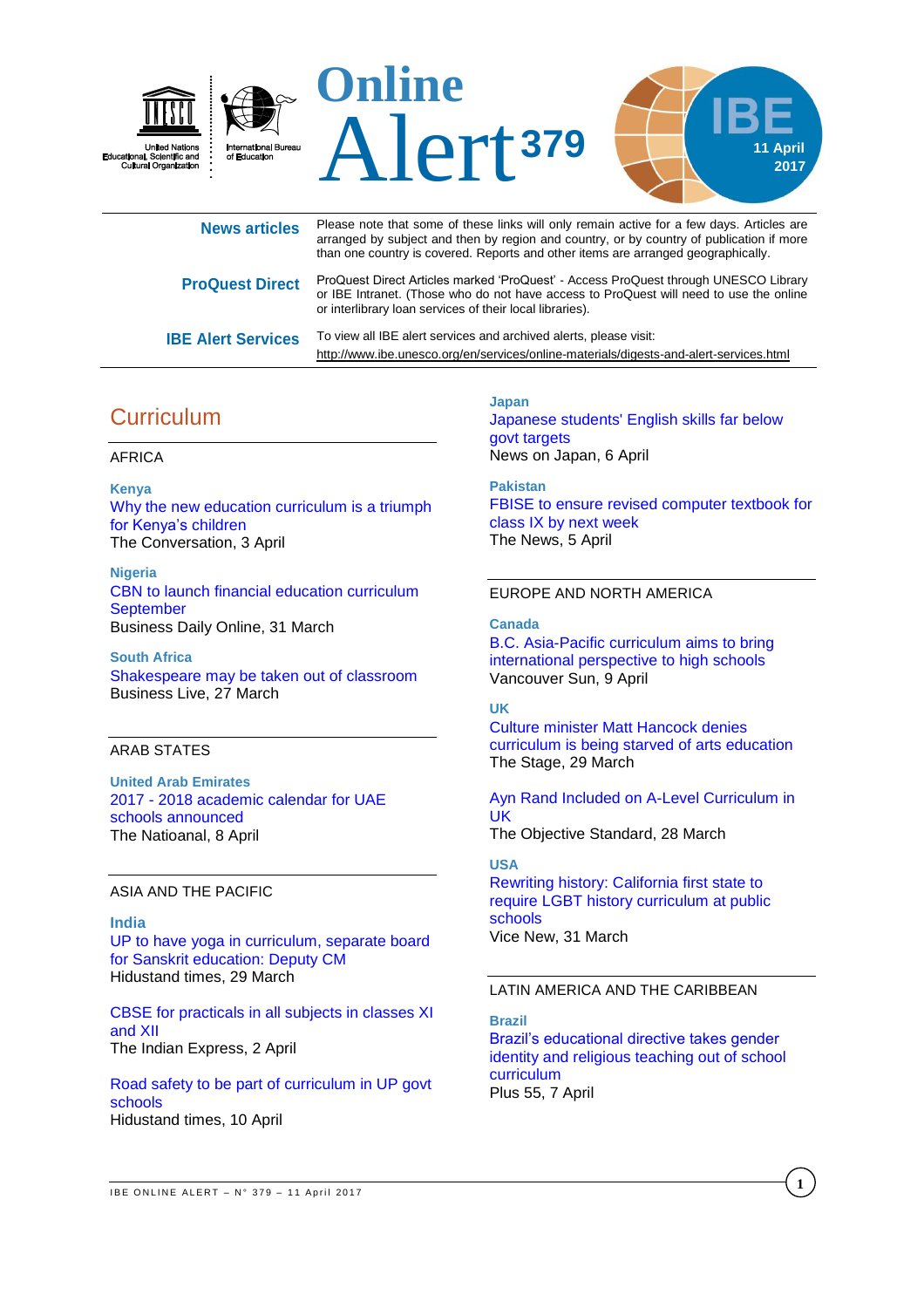**Saint Kitts and Nevis** [New Physical Education Program to be added](http://www.thestkittsnevisobserver.com/local-news/new-physical-education-program-added-primary-school-curriculum/)  [to Primary School Curriculum](http://www.thestkittsnevisobserver.com/local-news/new-physical-education-program-added-primary-school-curriculum/) St. Kitts & Nevis Observer, 31 March

# Early Childhood Education

ASIA AND THE PACIFIC

**India** [Can KG kids code? Five benefits of learning](http://indianexpress.com/article/education/can-kindergarten-school-kids-code-five-things-that-coding-can-teach-children-4604762/)  [coding](http://indianexpress.com/article/education/can-kindergarten-school-kids-code-five-things-that-coding-can-teach-children-4604762/) early The Indian Express, 8 April

**Singapore** [Pre-school children get into act of recycling](http://www.straitstimes.com/singapore/education/pre-school-children-get-into-act-of-recycling) The Straits Times, 1 April

### LATIN AMERICA AND THE CARIBBEAN

**Haiti** [Curriculum préscolaire, une première dans le](https://www.haitilibre.com/article-20621-haiti-education-curriculum-prescolaire-une-premiere-dans-le-systeme-educatif-haitien.html)  [système éducatif haïtien](https://www.haitilibre.com/article-20621-haiti-education-curriculum-prescolaire-une-premiere-dans-le-systeme-educatif-haitien.html) Haiti Libre, 10 avril

# Education Reform

#### AFRICA

**Guinea** [Education : vers la suppression des notes de](http://guineenews.org/education-vers-la-suppression-des-notes-de-cours-dans-les-differents-examens-nationaux-ministre/)  [cours dans les différents examens nationaux](http://guineenews.org/education-vers-la-suppression-des-notes-de-cours-dans-les-differents-examens-nationaux-ministre/)  [\(ministre\)](http://guineenews.org/education-vers-la-suppression-des-notes-de-cours-dans-les-differents-examens-nationaux-ministre/) Guinee News, 4 avril

#### ASIA AND THE PACIFIC

**Korea, Democratic People's Republic of** [N. Korea to implement extended 12-year](http://english.yonhapnews.co.kr/northkorea/2017/03/29/0401000000AEN20170329008500315.html)  [compulsory education system](http://english.yonhapnews.co.kr/northkorea/2017/03/29/0401000000AEN20170329008500315.html) Yonhap News Agency, 29 March

### EUROPE AND NORTH AMERICA

**France** Education [: une vingtaine de préconisations](http://www.lemonde.fr/societe/article/2017/03/29/education-une-vingtaine-de-preconisations-pour-repenser-la-classe_5102463_3224.html)  pour « [repenser la classe](http://www.lemonde.fr/societe/article/2017/03/29/education-une-vingtaine-de-preconisations-pour-repenser-la-classe_5102463_3224.html) » Le Monde, 29 mars

 **2017** [The pendulum swings back on school tests](http://www.bbc.com/news/education-39444999) **UK (England)** BBC News, 30 March

### LATIN AMERICA AND THE CARIBBEAN

**Venezuela** [Anuncian plan para uso de internet en](http://www.prensa-latina.cu/index.php?o=rn&id=74950&SEO=anuncian-plan-para-uso-de-internet-en-educacion-venezolana)  [educación venezolana](http://www.prensa-latina.cu/index.php?o=rn&id=74950&SEO=anuncian-plan-para-uso-de-internet-en-educacion-venezolana) Prensa Latina, 30 de marzo

# Education System

### ARAB STATES

**Algeria** Éducation nationale - [10.000 postes pour le](http://fr.allafrica.com/stories/201704050436.html)  [recrutement externe d'enseignants ouverts en](http://fr.allafrica.com/stories/201704050436.html)  [2017](http://fr.allafrica.com/stories/201704050436.html) Algerie Presse Service (Algiers), 3 avril

[Manuels de 2ème génération -](http://fr.allafrica.com/stories/201704050415.html) Amélioration [des résultats du 2ème trimestre pour les](http://fr.allafrica.com/stories/201704050415.html)  [classes concernées](http://fr.allafrica.com/stories/201704050415.html) Algerie Presse Service (Algiers), 3 avril

### ASIA AND THE PACIFIC

**Thailand** [Inequality in Thai education still a major](http://www.bangkokpost.com/news/general/1229176/urban-rural-gap-a-big-issue-in-education)  [handicap](http://www.bangkokpost.com/news/general/1229176/urban-rural-gap-a-big-issue-in-education) Bangkok Post, 8 April

### EUROPE AND NORTH AMERICA

**France** [Éducation : en France, les professeurs](http://www.lefigaro.fr/actualite-france/2017/03/29/01016-20170329ARTFIG00014-education-en-france-les-professeurs-pratiquent-peu-l-aide-individuelle.php)  [pratiquent peu l'aide individuelle](http://www.lefigaro.fr/actualite-france/2017/03/29/01016-20170329ARTFIG00014-education-en-france-les-professeurs-pratiquent-peu-l-aide-individuelle.php) Le Figaro, 29 mars

**UK (Scotland)** [Scottish pupils 'not guaranteed a high-quality](https://www.tes.com/news/school-news/breaking-news/scottish-pupils-not-guaranteed-a-high-quality-education)  [education'](https://www.tes.com/news/school-news/breaking-news/scottish-pupils-not-guaranteed-a-high-quality-education) Tes.com, 27 March

#### LATIN AMERICA AND THE CARIBBEAN

**Argentina** [Educación: qué países lograron llevar adelante](http://www.lanacion.com.ar/2002635-educacion-que-paises-lograron-llevar-adelante-una-transformacion)  [una transformación](http://www.lanacion.com.ar/2002635-educacion-que-paises-lograron-llevar-adelante-una-transformacion) La Nacion, 2 de abril

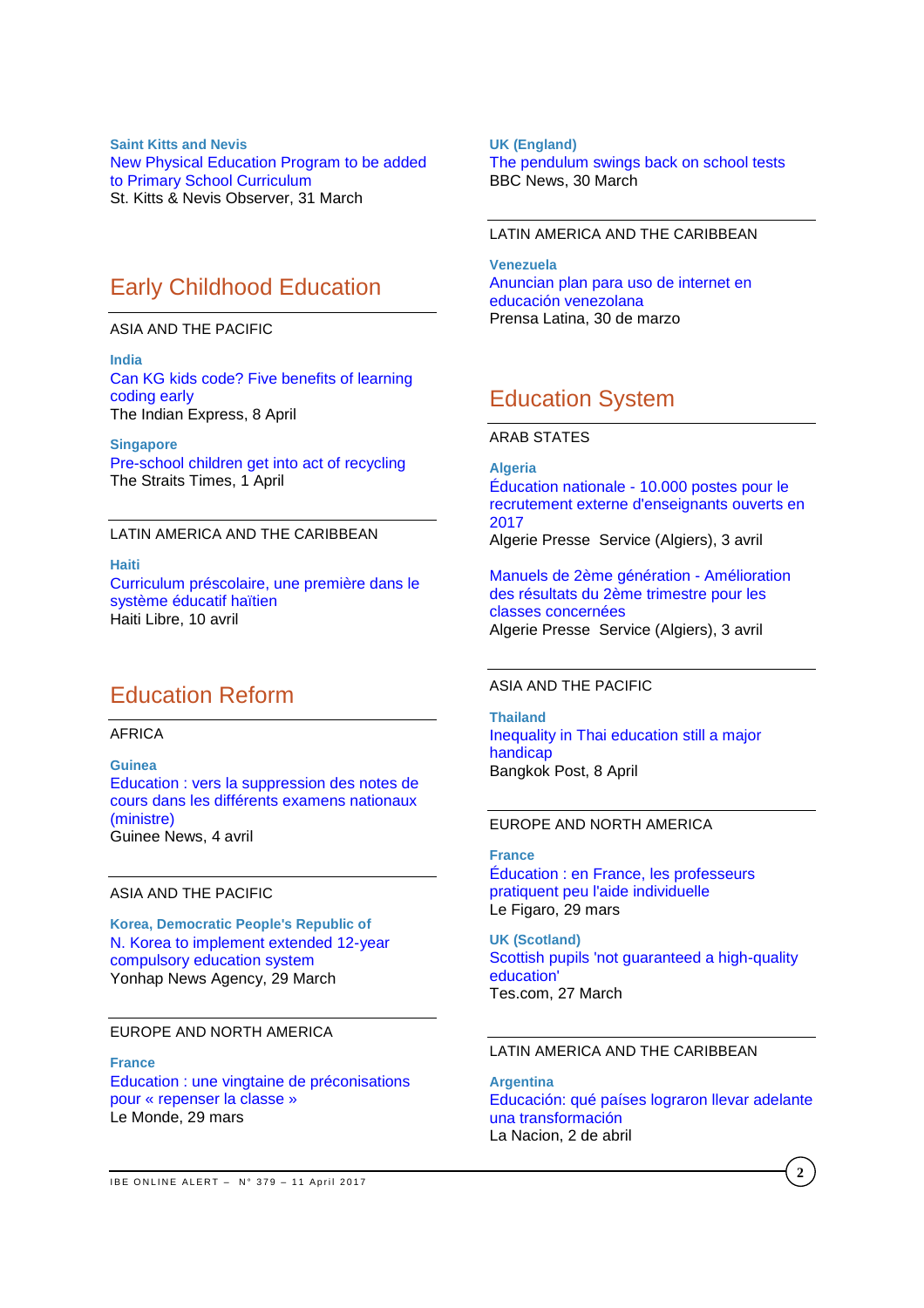**Peru** [ECE 2016: Se avanza en matemática, pero se](http://larepublica.pe/impresa/sociedad/863521-se-avanza-en-matematica-pero-se-retrocede-en-comprension-lectora)  [retrocede en comprensión lectora](http://larepublica.pe/impresa/sociedad/863521-se-avanza-en-matematica-pero-se-retrocede-en-comprension-lectora) La Republica, 9 de abril

## Gender

AFRICA

**Nigeria** [Govt Urged to Promote Girls' Education](http://allafrica.com/stories/201703300572.html) Daily Trust, 30 March

# Inclusive Education

### AFRICA

**Burkinqa Faso** [Promotion de l'éducation inclusive -](http://fr.allafrica.com/stories/201704060449.html) Des [journalistes s'engagent à plus d'actions](http://fr.allafrica.com/stories/201704060449.html) Sidwaya Quotidien, 5 avril

**Namibia** [Teachers Urged to Assist Children With](http://allafrica.com/stories/201704040360.html)  [Albinism](http://allafrica.com/stories/201704040360.html) Namibian, 4 April

### ASIA AND THE PACIFIC

**Fiji** [Designated schools to accommodate inclusive](http://www.fbc.com.fj/fiji/49619/designated-schools-to-accommodate-inclusive-education)  [education](http://www.fbc.com.fj/fiji/49619/designated-schools-to-accommodate-inclusive-education)  Fiji News, 5 April

**Pakistan** [Aider à promouvoir l'éducation inclusive dans](http://www.unesco.org/new/fr/media-services/single-view/news/helping_promote_inclusive_education_in_remote_areas_of_pakis/)  [les régions isolées du Pakistan](http://www.unesco.org/new/fr/media-services/single-view/news/helping_promote_inclusive_education_in_remote_areas_of_pakis/) Service de Presse, UNESCO, 7 avril

# Teacher Education

### AFRICA

**Angola** [Des enseignants encouragés à produire des](http://fr.allafrica.com/stories/201703290794.html)  [matériels didactiques](http://fr.allafrica.com/stories/201703290794.html) Abgola Press, 29 mars

**Gabon** Port-Gentil - [Formation des enseignants](http://fr.allafrica.com/stories/201704060156.html) Gabonews, 5 avril

**Kenya** [Teachers' Colleges Applicants Have Until May](http://allafrica.com/stories/201704040146.html)  [3 to Send Requests](http://allafrica.com/stories/201704040146.html) Daily Nation, 3 April

**Tanzania** [7,400 Secondary Teachers to Shift to Primary](http://allafrica.com/stories/201703310594.html)  **[Schools](http://allafrica.com/stories/201703310594.html)** The Citizen, 31 March

### ARAB STATES

**United Arab Emirates** [The new UAE teacher licence scheme](http://www.thenational.ae/the-new-uae-teacher-licence-scheme-explained)  [explained](http://www.thenational.ae/the-new-uae-teacher-licence-scheme-explained) The National, 29 March

### ASIA AND THE PACIFIC

**Thailand** [Government rethinks softer teacher entry](http://www.bangkokpost.com/news/general/1222860/government-rethinks-softer-teacher-entry-rules)  [rules](http://www.bangkokpost.com/news/general/1222860/government-rethinks-softer-teacher-entry-rules) Bangkok Post, 29 March

# Reports, publications, etc.

AFRICA [Comment améliorer la qualité de](http://www.wathi.org/wp-content/uploads/2017/03/Mataki_Education.pdf)  [l'enseignement primaire et secondaire ?](http://www.wathi.org/wp-content/uploads/2017/03/Mataki_Education.pdf)  Mataki, Numéro 4, WATHI, Mars 2017

**Somalia** [Annual Report 2016](http://reliefweb.int/sites/reliefweb.int/files/resources/somalia_education_cluster_annual_report_2016.pdf)  Somalia Education Cluster, January 2017

#### EUROPE AND NORTH AMERICA

[Preventing psychosocial risks and work-related](https://www.csee-etuce.org/images/attachments/Report_ETUCE_EFEE_Stress_reduction_project_FFAW-ISTAS_120416_2.pdf)  [stress in secondary schools](https://www.csee-etuce.org/images/attachments/Report_ETUCE_EFEE_Stress_reduction_project_FFAW-ISTAS_120416_2.pdf) FFAW, ISTAS, 2016

[Research for CULT Committee -](http://www.europarl.europa.eu/RegData/etudes/STUD/2017/585903/IPOL_STU(2017)585903_EN.pdf) Migrant [Education: Monitoring and Assessment](http://www.europarl.europa.eu/RegData/etudes/STUD/2017/585903/IPOL_STU(2017)585903_EN.pdf) Miguel Àngel Essomba, Anna Tarrés and Núria Franco-Guillén European Parliament, 2017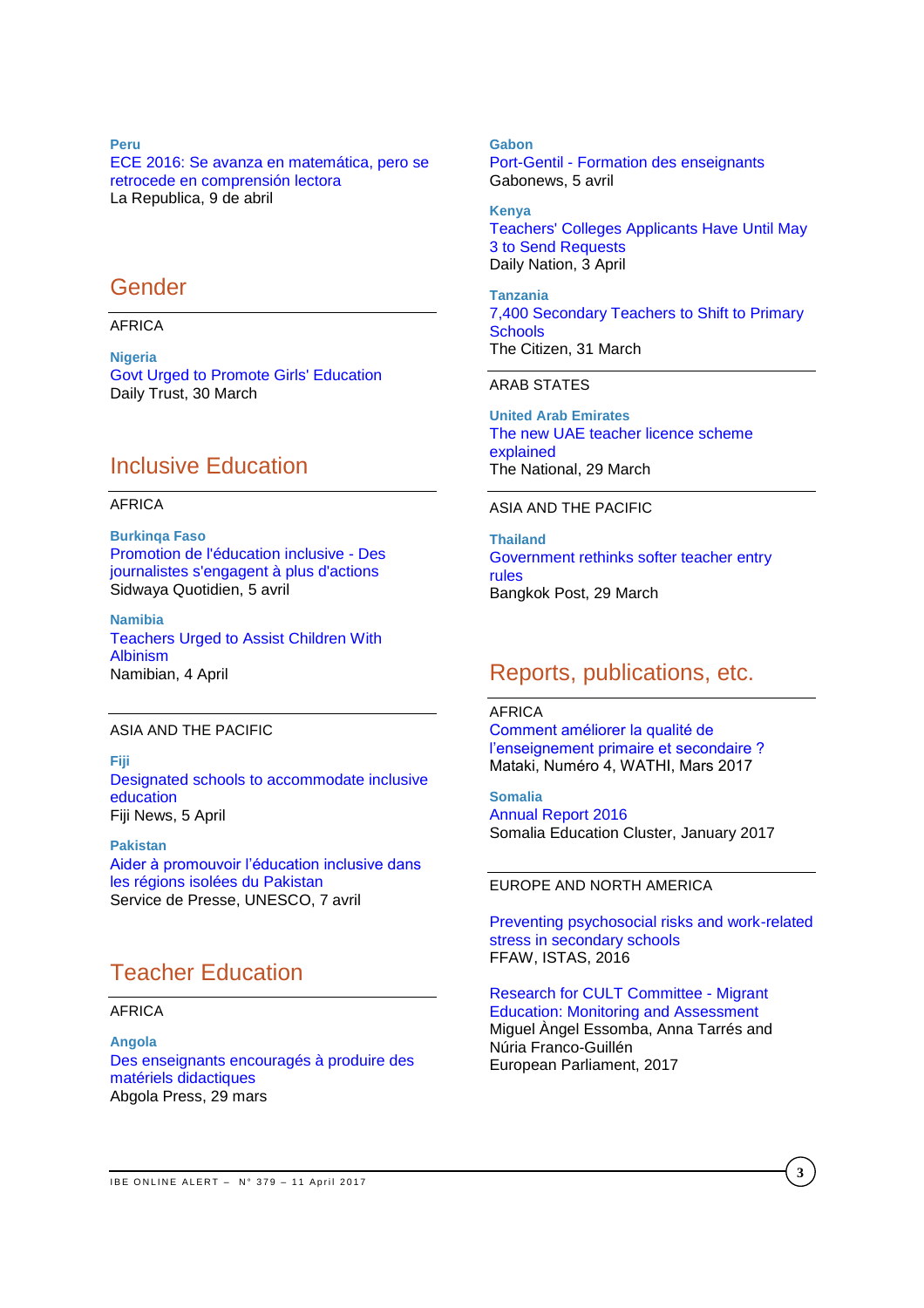### [Structural Indicators for Inclusive Systems in](https://bookshop.europa.eu/en/structural-indicators-for-inclusive-systems-in-and-around-schools-pbNC0116894/)  [and around Schools](https://bookshop.europa.eu/en/structural-indicators-for-inclusive-systems-in-and-around-schools-pbNC0116894/)

P. Downes et al, Network of Experts in Social Sciences of Education and Training, 2017

#### **France**

[Le manuel scolaire](http://edso.revues.org/2014) : Au-delà de l'outil [pédagogique, l'objet politico-social](http://edso.revues.org/2014) Atfa Memaï, Abla Rouag, Education et Socialisation n°43, Cahiers du CERFEE, 2017

#### **USA**

[A counterintuitive approach to improving math](https://www.brookings.edu/research/a-counterintuitive-approach-to-improving-math-education-focus-on-english-language-arts-teaching/)  [education: Focus on English language arts](https://www.brookings.edu/research/a-counterintuitive-approach-to-improving-math-education-focus-on-english-language-arts-teaching/)  [teaching](https://www.brookings.edu/research/a-counterintuitive-approach-to-improving-math-education-focus-on-english-language-arts-teaching/) Susanna Loeb, the Brookings Institution, 6 April 2017

### [The 2017 Brown Center Report on American](https://www.brookings.edu/wp-content/uploads/2017/03/2017-brown-center-report-on-american-education.pdf)  [Education: How Well Are American Students](https://www.brookings.edu/wp-content/uploads/2017/03/2017-brown-center-report-on-american-education.pdf)  [Learning?](https://www.brookings.edu/wp-content/uploads/2017/03/2017-brown-center-report-on-american-education.pdf)

Brown Center on Education Policy at Brookings, March 2017

### LATIN AMERICA AND THE CARIBBEAN

[Indigenous Knowledge and practices in](http://unesdoc.unesco.org/images/0024/002477/247754E.pdf)  [Education in Latin America. Exploratory](http://unesdoc.unesco.org/images/0024/002477/247754E.pdf)  [analysis of how indigenous cultural worldviews](http://unesdoc.unesco.org/images/0024/002477/247754E.pdf)  [and concepts influence regional educational](http://unesdoc.unesco.org/images/0024/002477/247754E.pdf)  [policy](http://unesdoc.unesco.org/images/0024/002477/247754E.pdf) UNESCO Santiago Office, 2017

**[Spanish](http://unesdoc.unesco.org/images/0024/002477/247754S.pdf)** 

### **Mexico** [ECEA 5: Materiales de apoyo educativo](http://publicaciones.inee.edu.mx/buscadorPub/P2/A/325/P2A325.pdf) INEE, 2017

[La atención educativa de niñas niños y](http://publicaciones.inee.edu.mx/buscadorPub/P2/A/324/P2A324.pdf)  [adolescentes indígenas](http://publicaciones.inee.edu.mx/buscadorPub/P2/A/324/P2A324.pdf) INEE, 2017

## INTERNATIONAL

**Education Cluster** [Global Education Cluster 2016 Report and Key](http://educationcluster.net/wp-content/uploads/2017/04/Global-Education-Cluster-2016-Report_FINAL_2017-03-22.pdf)  [Achievements](http://educationcluster.net/wp-content/uploads/2017/04/Global-Education-Cluster-2016-Report_FINAL_2017-03-22.pdf) Education Cluster, April 2017

**Inclusion International** [Global Report: Self-Advocacy for Inclusion](http://inclusion-international.org/wp-content/uploads/2016/11/Global-report-on-self-advocacy.pdf) Inclusion International, October 2016

### **OECD**

[What do we know about teachers' selection](http://www.oecd-ilibrary.org/docserver/download/87acdc87-en.pdf?expires=1491889792&id=id&accname=guest&checksum=2ADDFF17F15AFC177090493D67B3B7CE)  [and professional development in high](http://www.oecd-ilibrary.org/docserver/download/87acdc87-en.pdf?expires=1491889792&id=id&accname=guest&checksum=2ADDFF17F15AFC177090493D67B3B7CE)  [performing countries?](http://www.oecd-ilibrary.org/docserver/download/87acdc87-en.pdf?expires=1491889792&id=id&accname=guest&checksum=2ADDFF17F15AFC177090493D67B3B7CE) OECD, March 2017

### **UNESCO**

[Reading the past, writing the future: fifty years](http://unesdoc.unesco.org/images/0024/002475/247563e.pdf)  [of promoting literacy](http://unesdoc.unesco.org/images/0024/002475/247563e.pdf) UNESCO, 2017

### **UNESCO-IBE**

[Global Citizenship Concepts in Curriculum](http://unesdoc.unesco.org/images/0024/002477/247788E.pdf)  [Guidelines of 10 Countries: Comparative](http://unesdoc.unesco.org/images/0024/002477/247788E.pdf)  **[Analysis](http://unesdoc.unesco.org/images/0024/002477/247788E.pdf)** In-Progress Reflection No. 9 on Current and

Critical Issues in Curriculum, Learning and Assessment, UNESCO IBE, April 2017

### **UNESCO-UIS**

[Monitoring education participation: framework](http://unesdoc.unesco.org/images/0024/002478/247861e.pdf)  [for monitoring children and adolescents who](http://unesdoc.unesco.org/images/0024/002478/247861e.pdf)  [are out of school or at risk of dropping out](http://unesdoc.unesco.org/images/0024/002478/247861e.pdf) UNESCO-UIS;UNICEF, 2016

[The Data revolution in education](http://unesdoc.unesco.org/images/0024/002477/247780e.pdf) UNESCO-UIS, 2017

## **Miscellaneous**

#### **Jamaica**

[Second phase of tablets in schools programme](http://www.jamaicaobserver.com/news/Second-phase-of-tablets-in-schools-programme-to-launch-September)  [to launch September](http://www.jamaicaobserver.com/news/Second-phase-of-tablets-in-schools-programme-to-launch-September) Jamaica Observer, 4 April